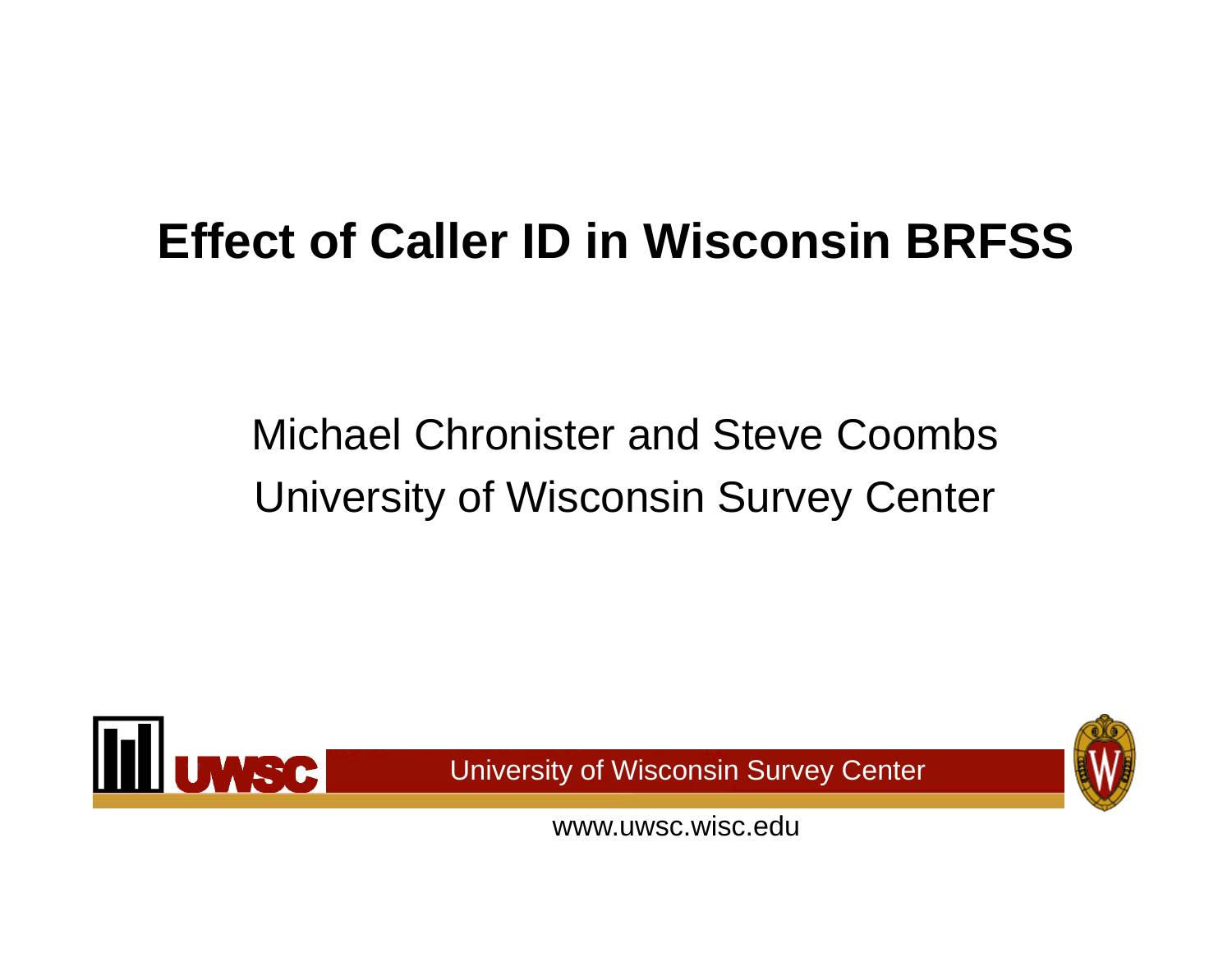# Caller ID display change – BRFSS 2007

• August 1, 2007 – changed our Caller ID text





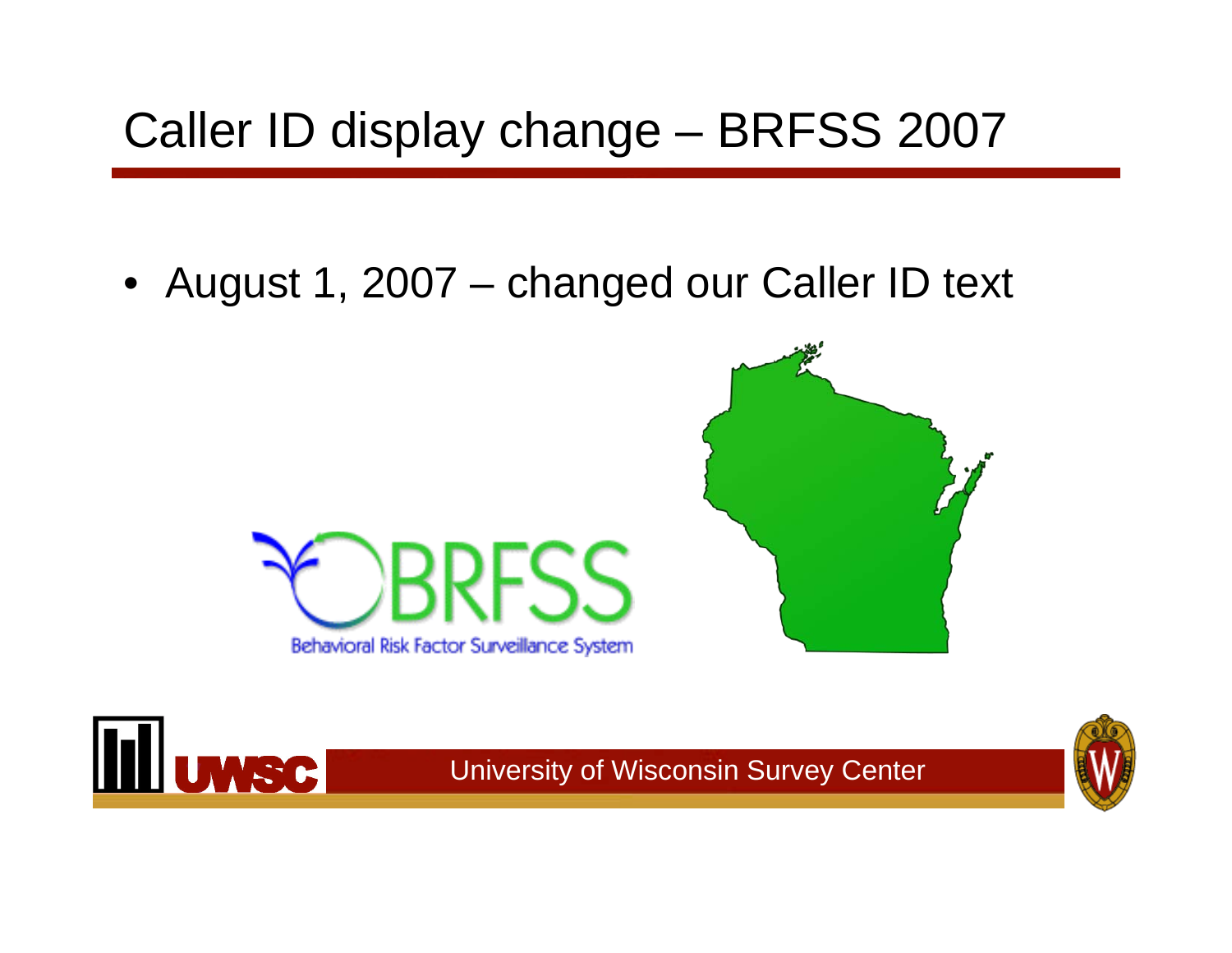### Caller ID: What do we know?

- What displays?
- How does it affect us?





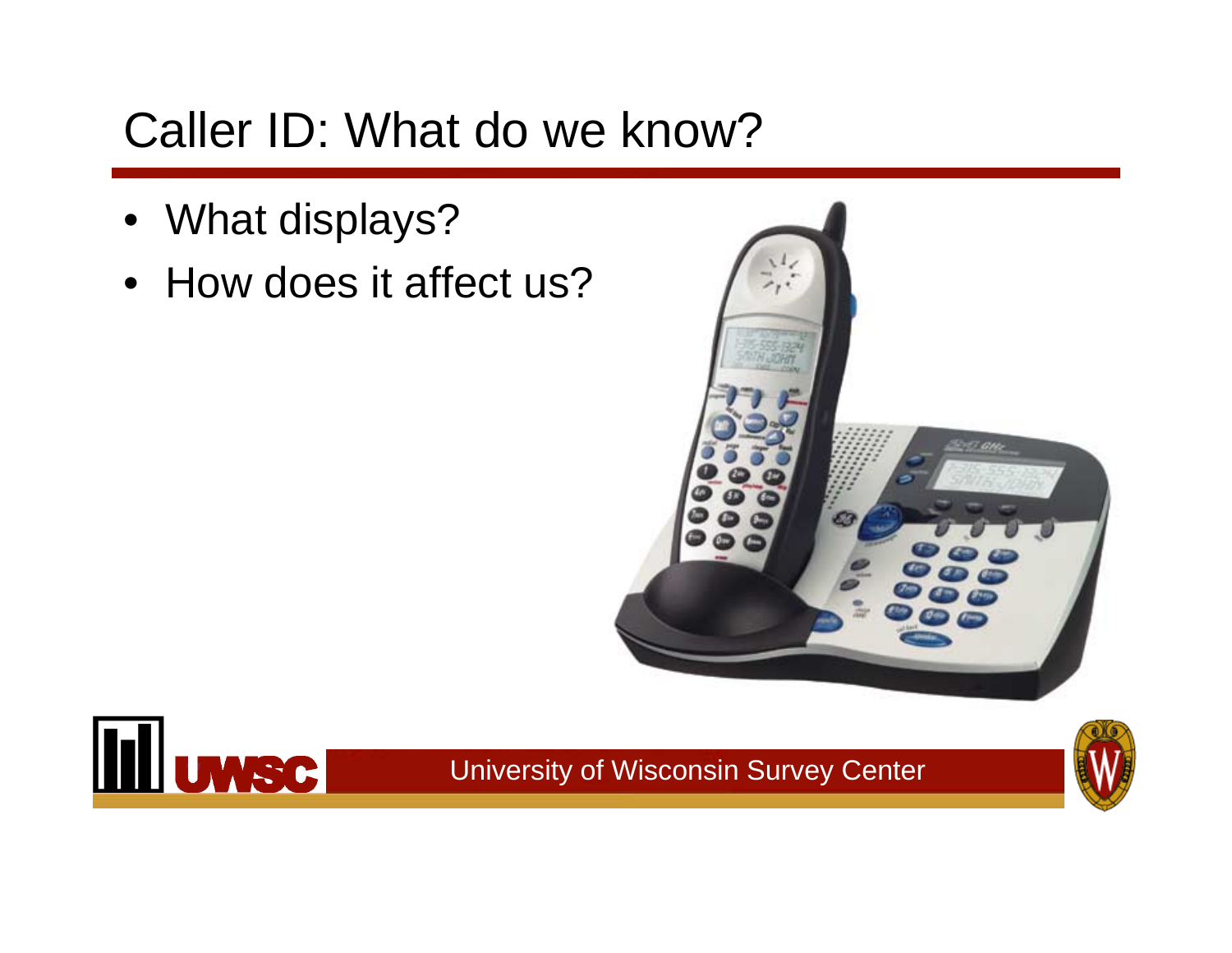# Caller ID: Its effect on CATI research

Caller ID subscription is 1

- 82% use it to "identify the phone numbers of annoying callers"
- 64% use it to screen calls "always" or "most of the time"

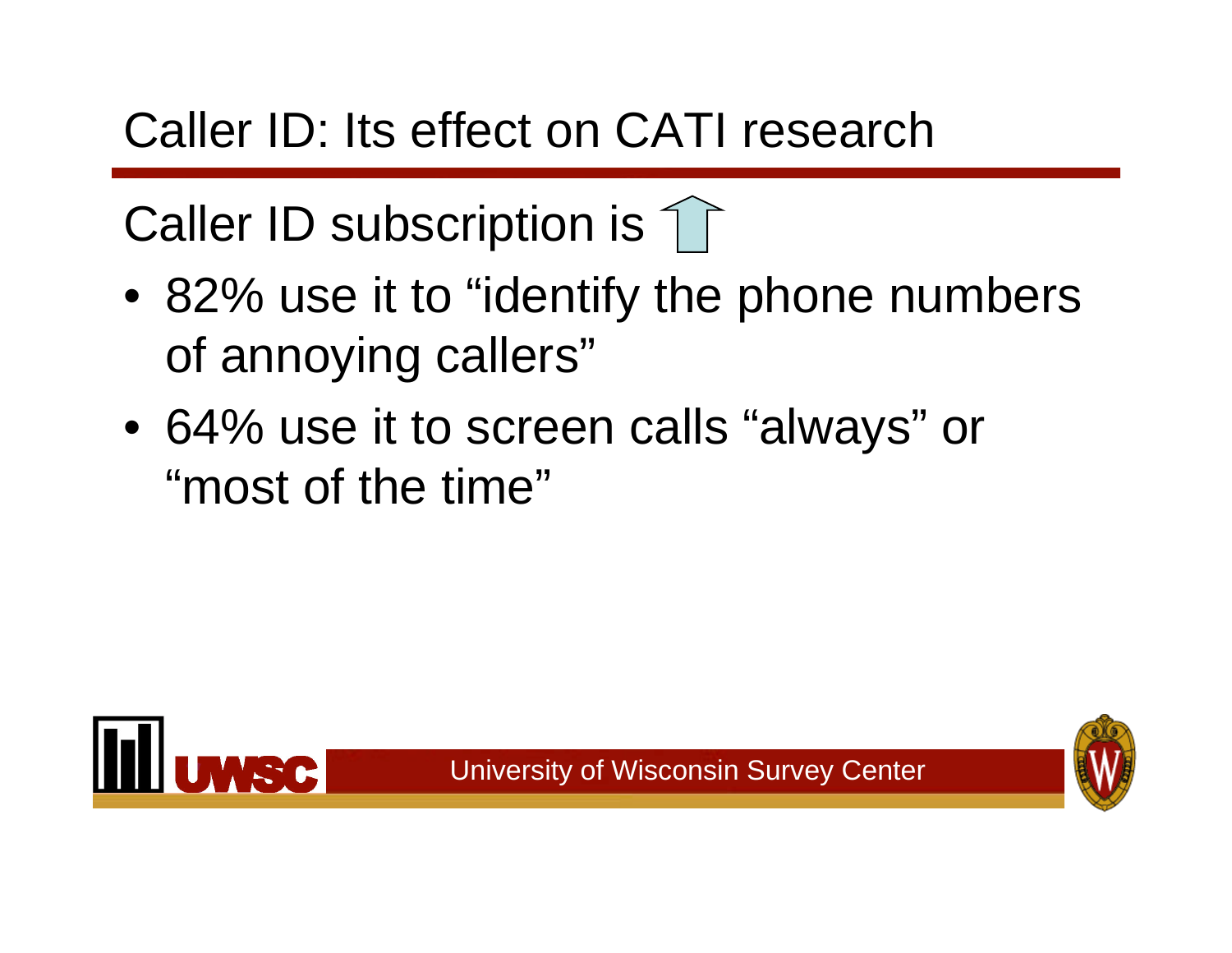# Caller ID: Its effect on CATI research

# Call screening is  $\uparrow$

- Only 35% are "almost certain" or "very likely" to answer when an unrecognized number appears
- Dropped 20% from 1995-2000
- Small difference between Caller ID subscribers' and non-subscribers' reported refusal rates for surveys

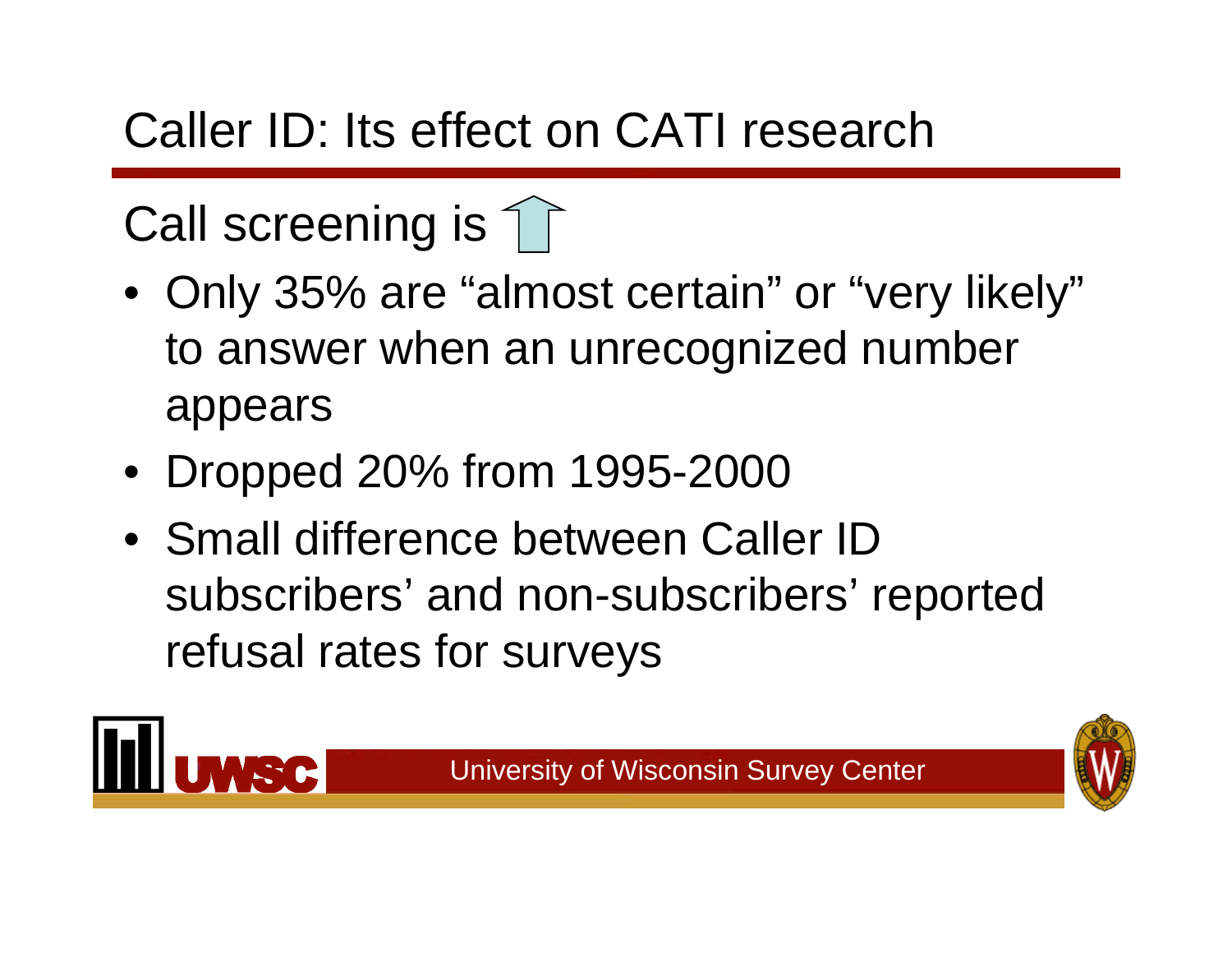#### Why is this so important?



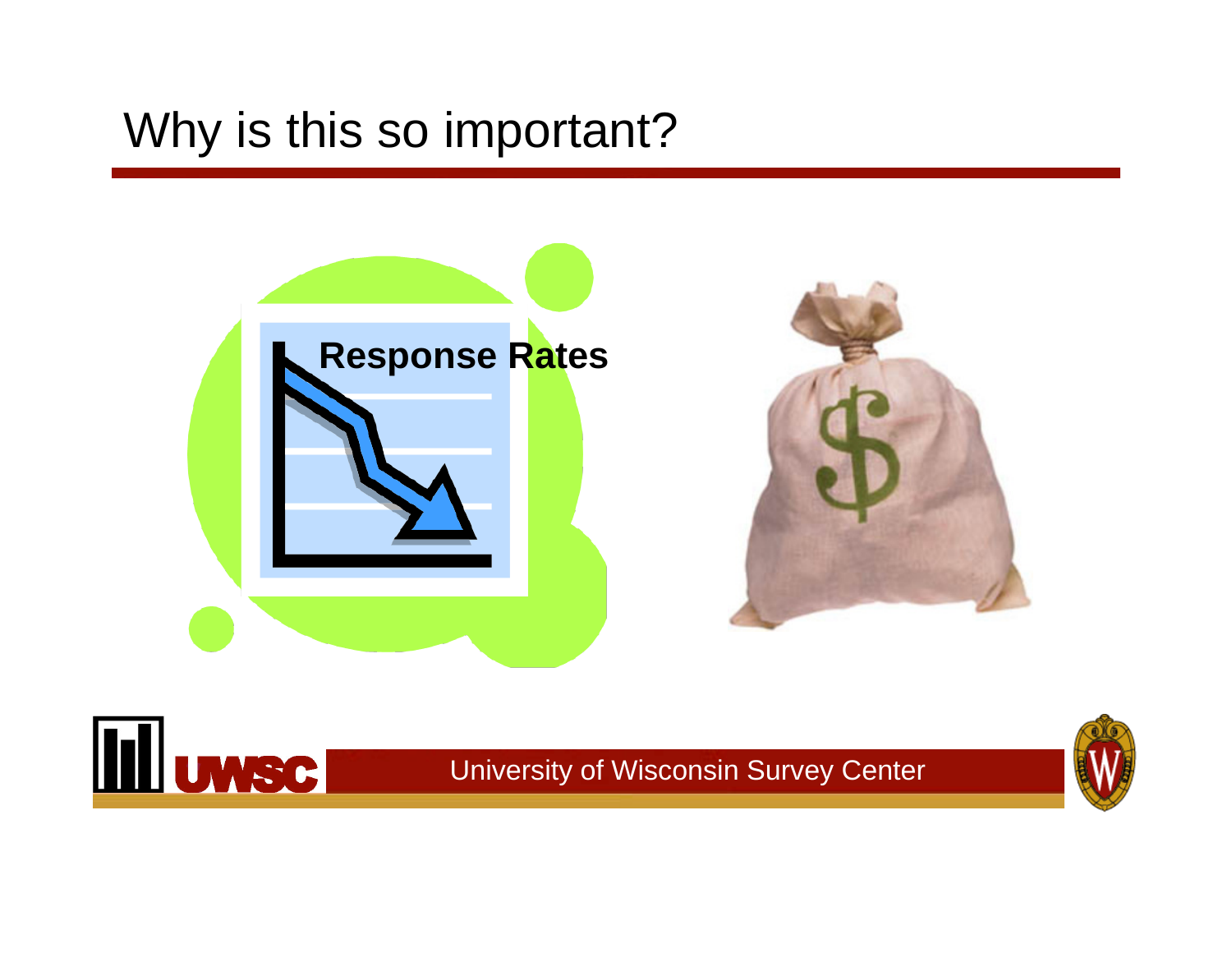### Non-contact contributors

- Caller ID
- Voice mail, answering machines
- Privacy managers
- Cell phone only populations, pagers
- Non-voice applications for telephone lines
- New area codes increase fraction of unassigned phone numbers
- 7-10% of US population always unavailable sickness, incapacity, unusual work schedules



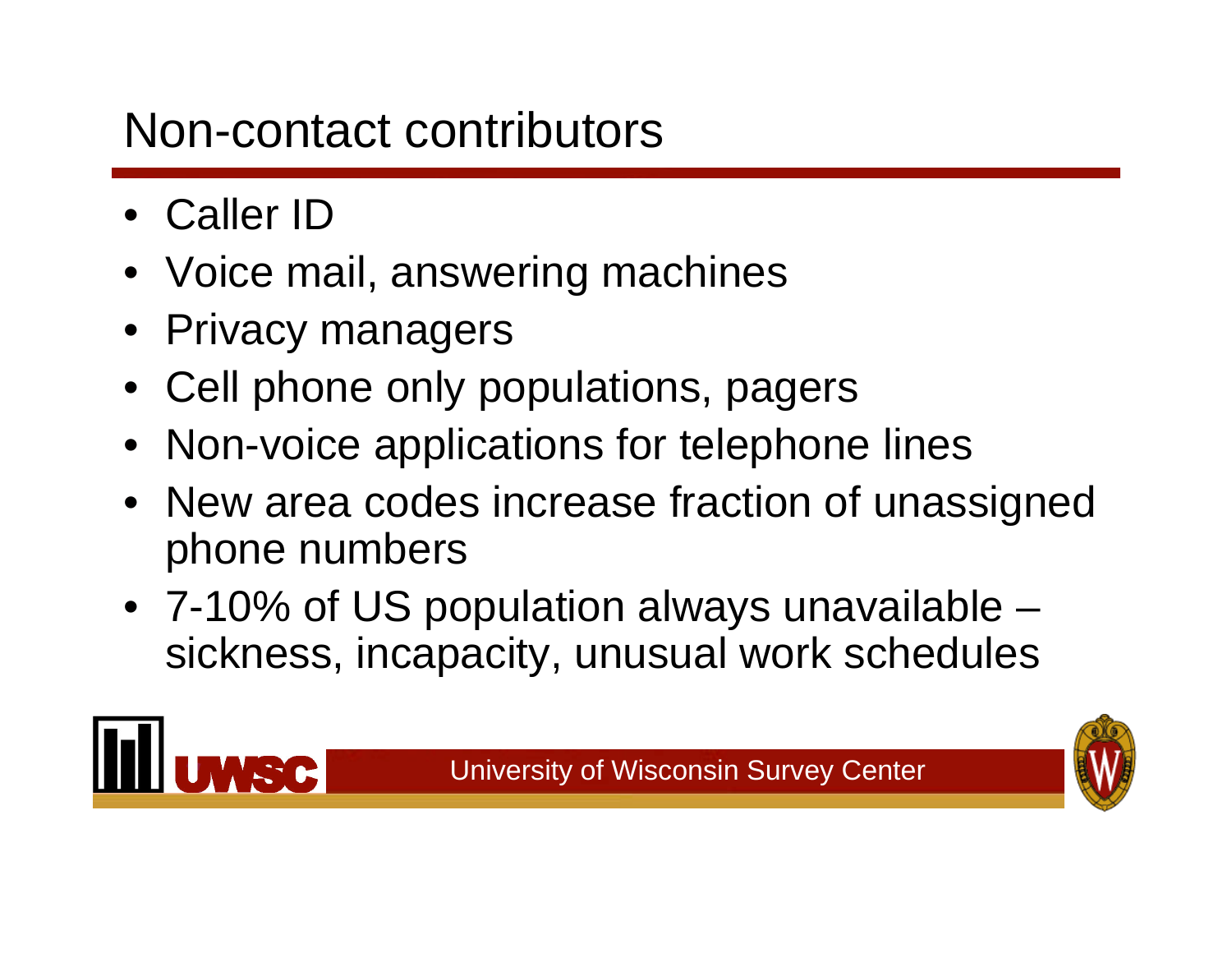# BRFSS Wisconsin

- Ongoing study coordinated by the CDC and Wisconsin DHFS
- RDD study of Wisconsin residents
- UWSC achieves ~500 completes per month
- Methodology:
	- Between 15-25 call attempts per case
	- Answering machine protocol: 3/4/5<sup>th</sup> call
	- No adv. Letter or pre- or post-incentives
	- Call back to convert initial refusals

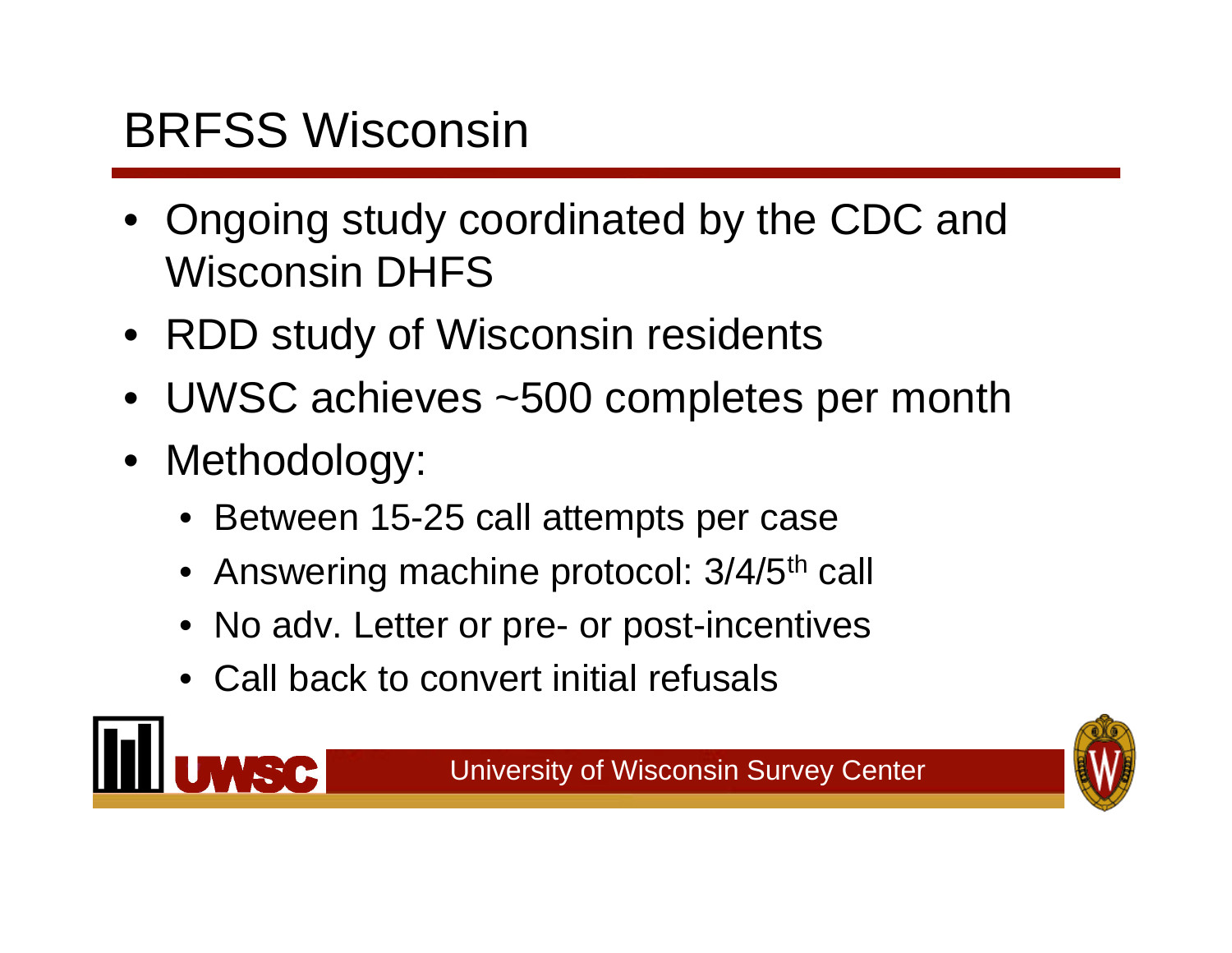# Change in Caller ID for BRFSS 2007

#### **Implemented change on Aug 1, 2007**

- Jun-Jul 2007 (no outgoing Caller ID text)
- Aug-Sep 2007 (outgoing Caller ID text)
- Caller ID displayed "UNIV OF WISCONS"
- Calls placed per month:
	- June: 24,112
	- July: 27,193
	- •August: 26,872
	- September: 23,264



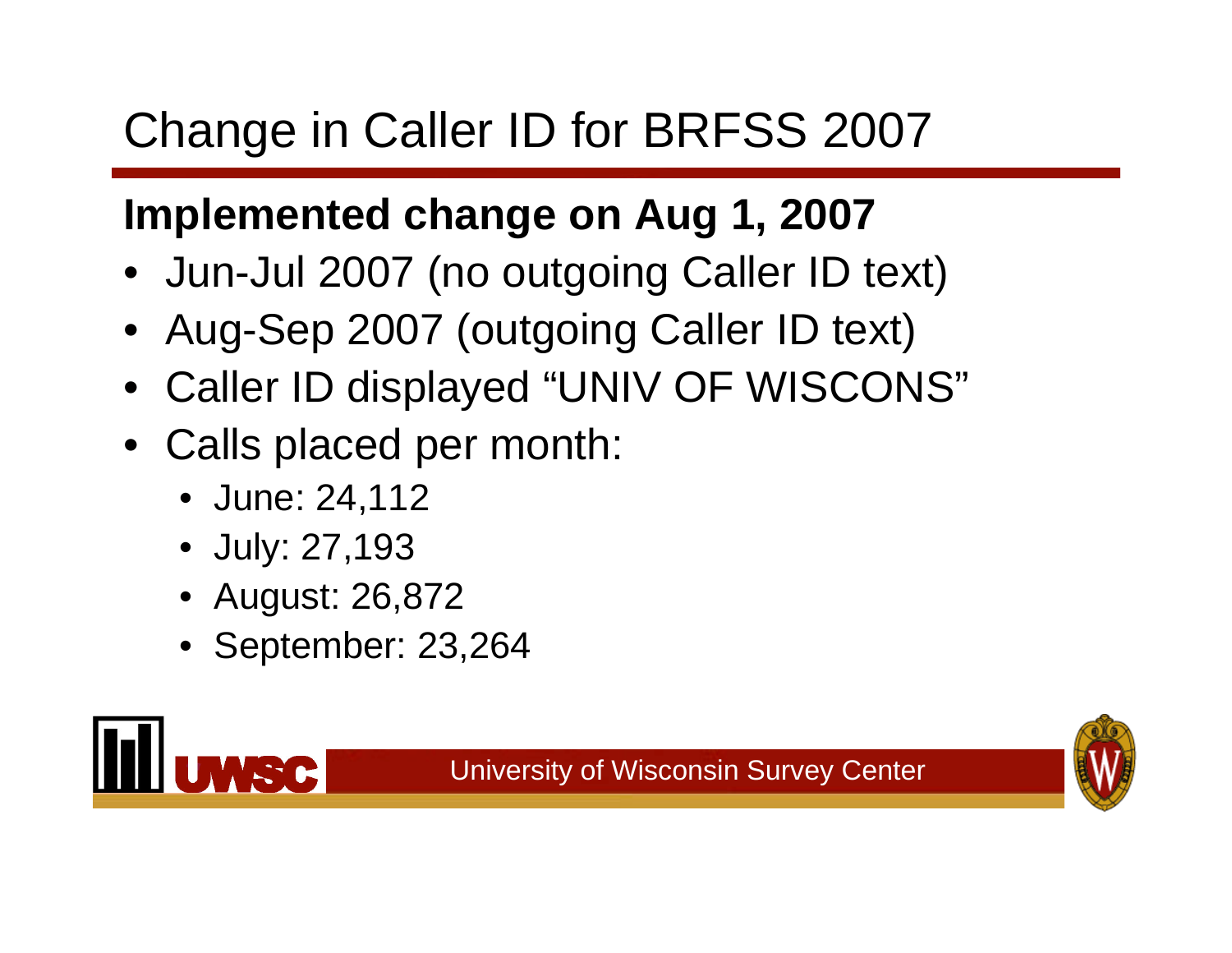### Key variables

- Response rates
- Number of calls to first contact
- Percent of non-contact
- Number of calls to complete a case



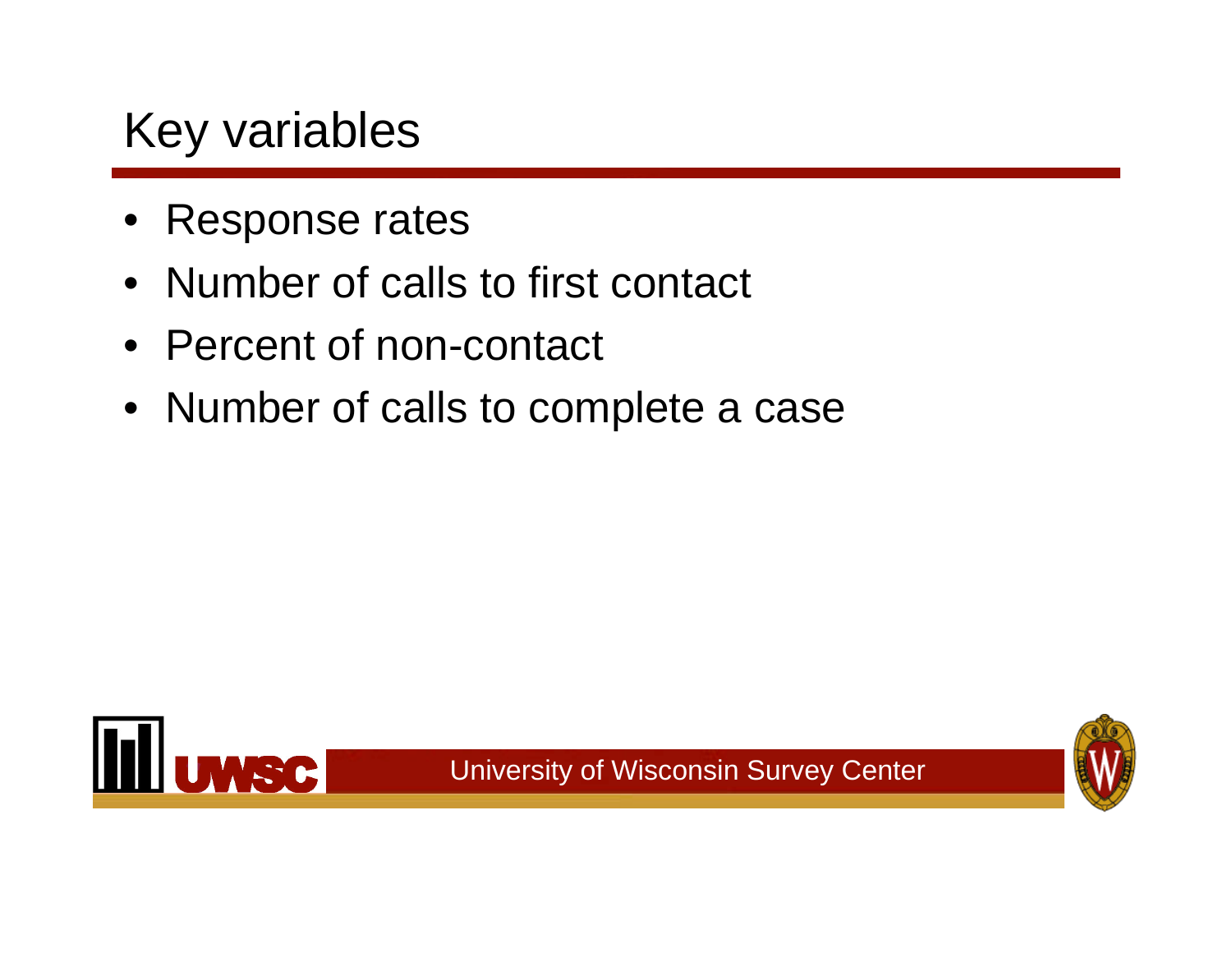#### Response rates for BRFSS 2007



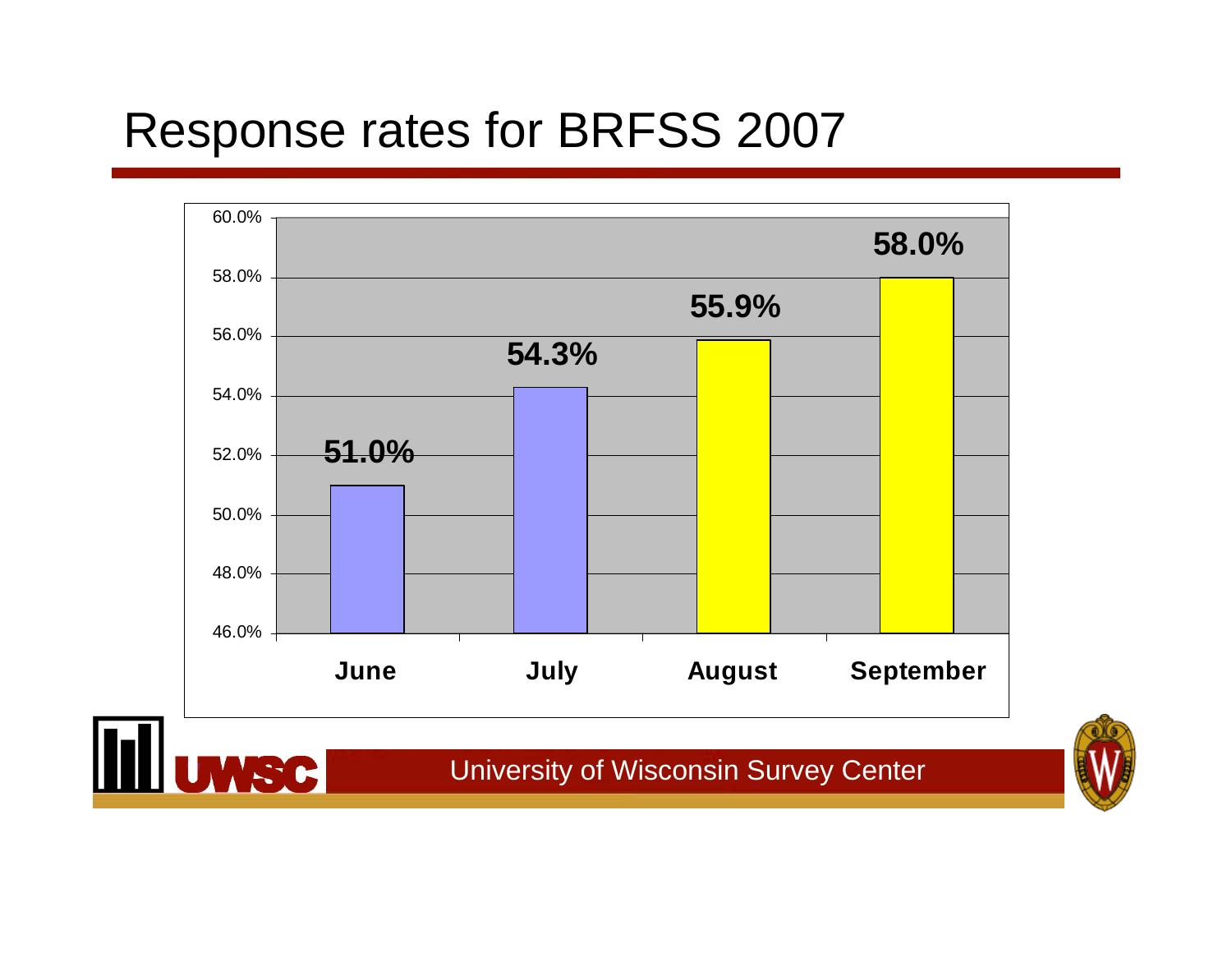### Average # of calls to first contact (5 calls)



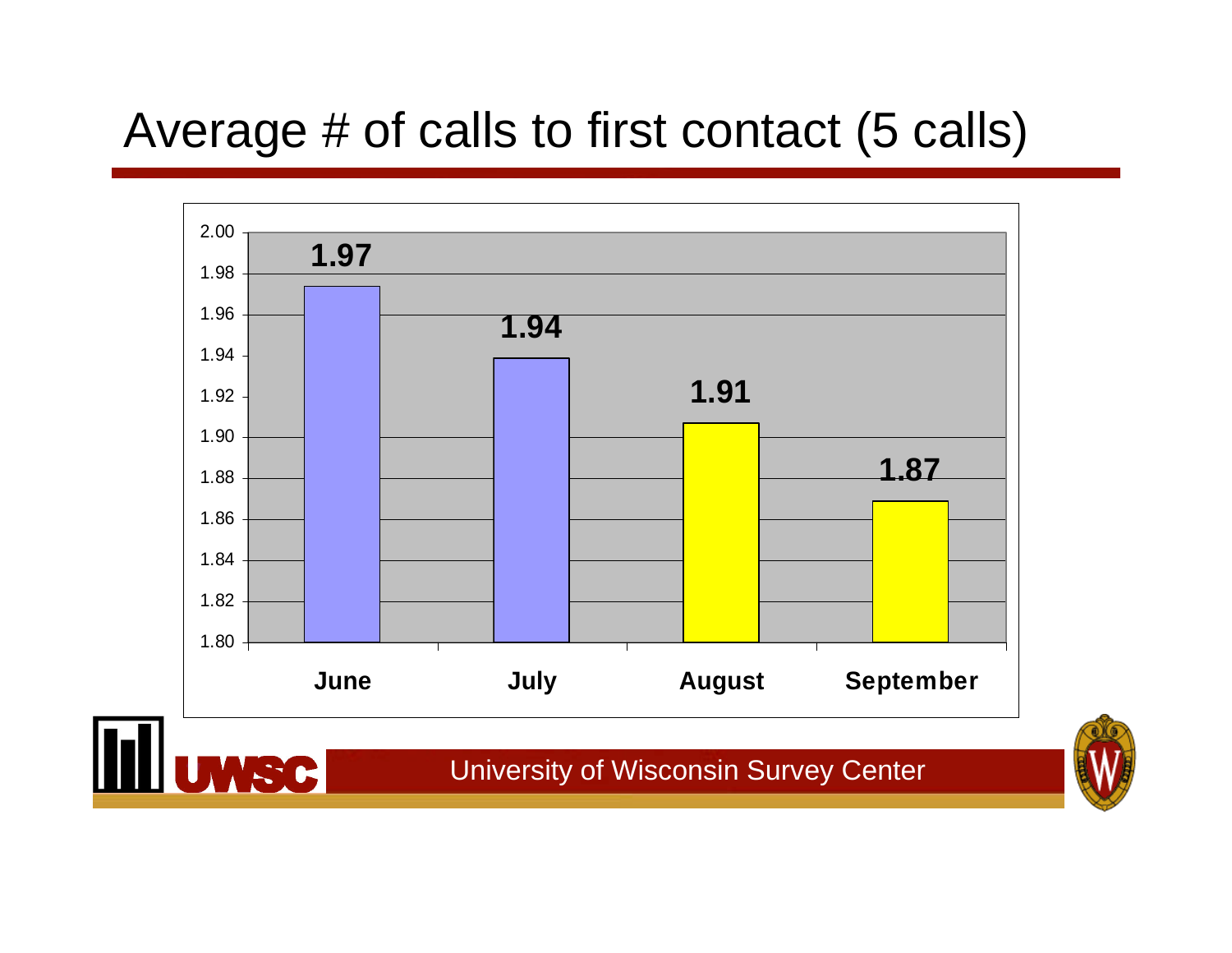#### Calls to complete a case (15 calls)



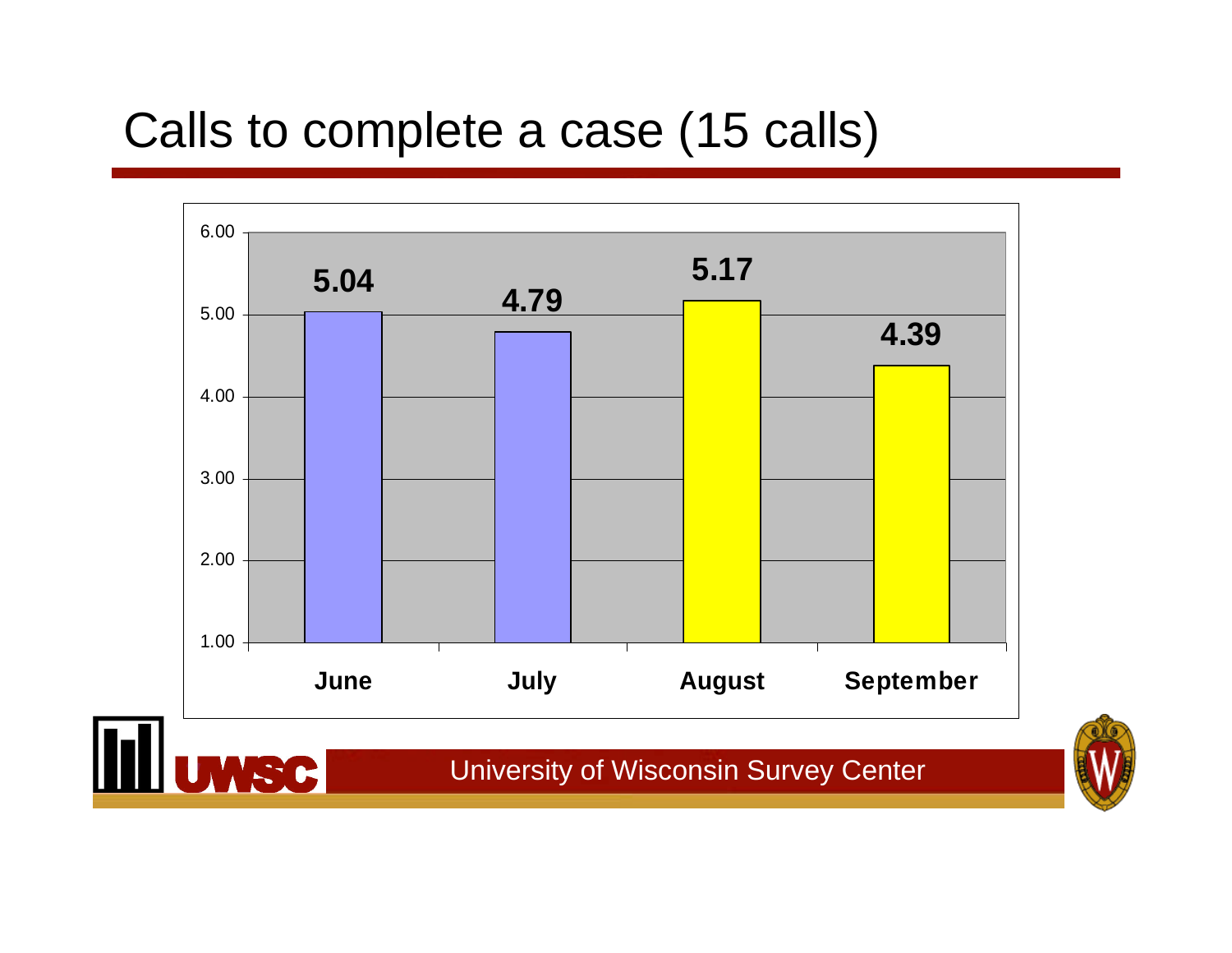#### Percent of non-contacts



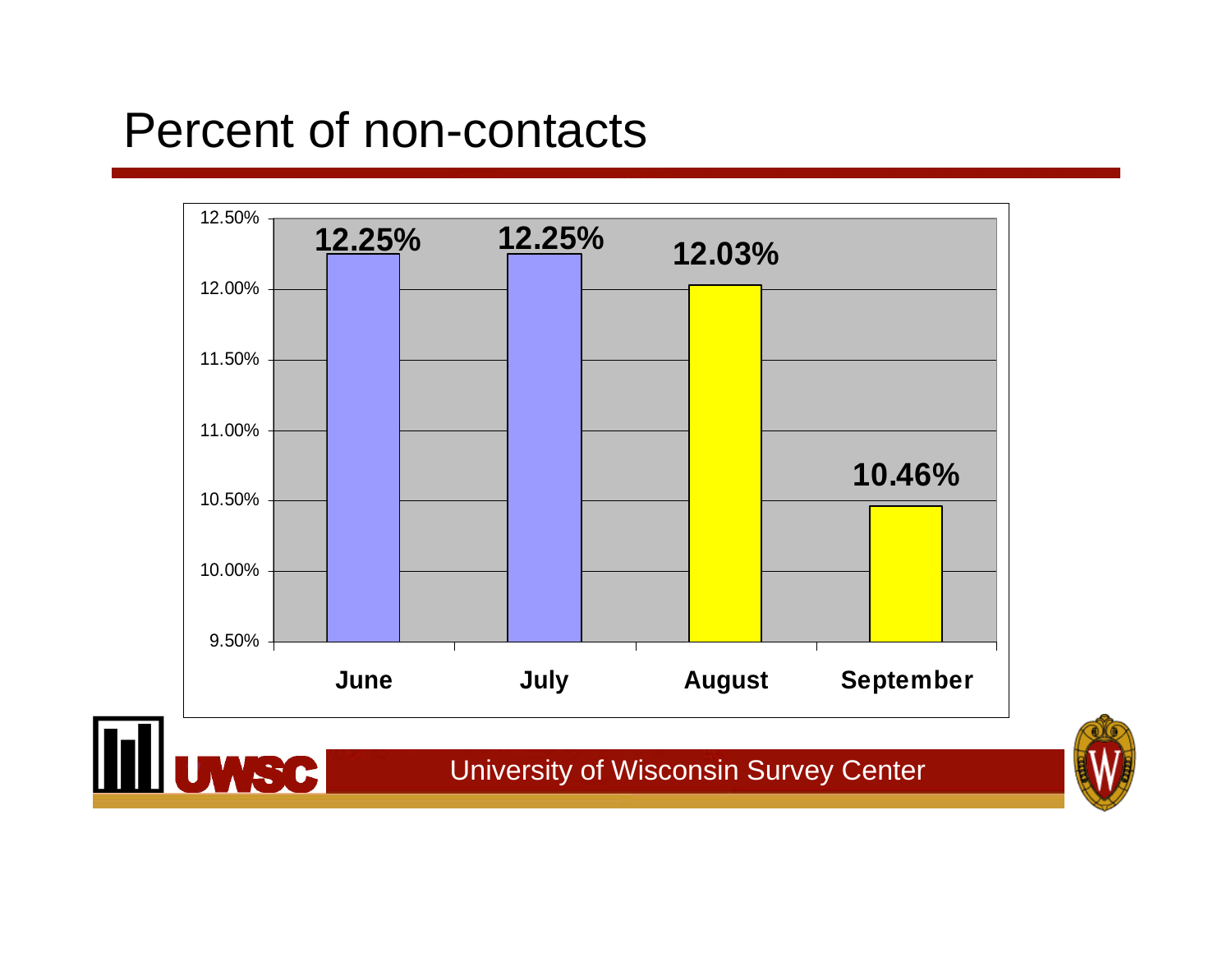#### Production hours per complete



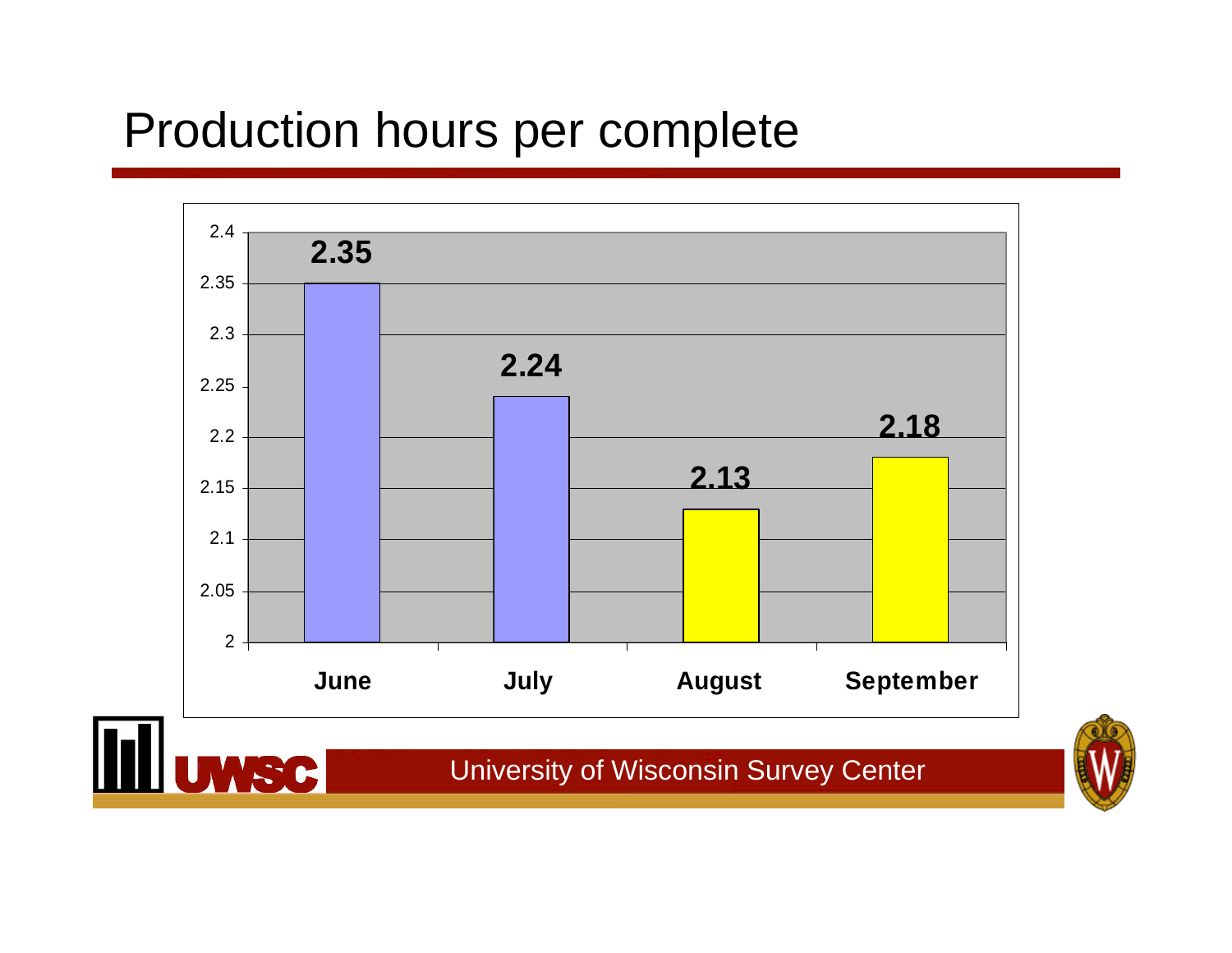### Summary

• Did changing to "UNIV OF WISCONS" on our Caller ID tag help?